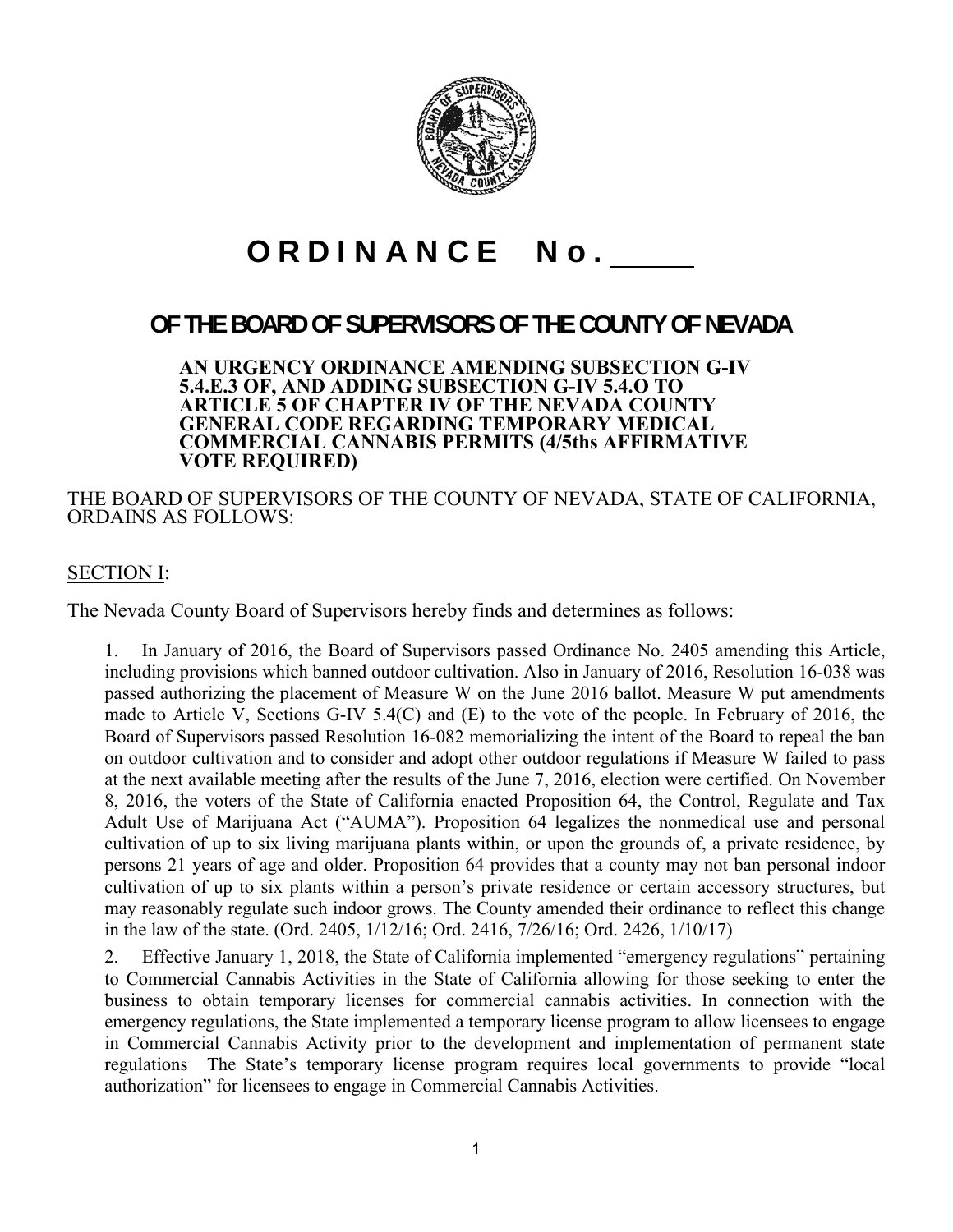3. The County of Nevada's current ordinance does not allow for any Commercial Cannabis Activity, and therefore, local authorization cannot be provided to the State, thereby precluding Nevada County cannabis cultivators from engaging as a state licensee in the commercial cannabis market during the upcoming grow season which extends from approximately March to October. If left unregulated for another growing season, it is likely that Nevada County will continue to encounter increasing numbers of cultivation sites which are located and operated in ways that create the public nuisances this ordinance seeks to avoid.

 4. In recent weeks, the growing community has expressed concern about the lack certainty and guidance to those who might choose to cultivate medical marijuana commercially during the upcoming growing season. The Board has expressed its concern and support for a regulated cannabis industry and the urgent need to immediately create a path toward compliance for those who wish to enter the regulated market. Due to recent changes in the State's regulations and implementation of new licensing programs effective this year, and the need for growers to obtain a local authorization in order to obtain a State permit and enter the regulated market, it is necessary that the County act immediately to enact its own appropriate temporary permitting program. Therefore, due to the impending start of the current marijuana growing season there is an immediate need to provide certainty and guidance to those who choose to cultivate marijuana legally in Nevada County and to address the immediate threat to the health, safety and welfare of Nevada County residents if the cultivation of marijuana remains unregulated.

 5. The proposed ordinance is an urgency measure which, if adopted by a 4/5ths vote, will become effective immediately. Government Code section 25123(d) authorizes the Board to adopt an urgency ordinance "for the immediate preservation of the public peace, health, or safety."

### SECTION II:

Subsection G-IV 5.4.E.3 of Article 5 of Chapter IV of the Nevada County General Code is hereby amended to read as follows:

"3. Commercial Cannabis Activity in any amount or quantity on property located within the unincorporated territory of Nevada County is hereby prohibited, except as expressly provided in Subsection G-IV 5.4.O below."

#### SECTION III:

Subsection G-IV 5.4.O of Article 5 of Chapter IV of the Nevada County General Code is hereby added to read as follows:

"O. Temporary Medical Commercial Cannabis Permits: Notwithstanding any other provision in this Article, persons 21 years or older may temporarily cultivate/transport Commercial Cannabis for medical purposes in accordance with this Subsection.

- 1. Temporary Medical Commercial Cannabis Cultivation/Transport permit may be issued by the Community Development Agency Director, or his/her designee (permitting authority), at his/her discretion only if the applicant meets all of the following conditions:
	- a. Activity occurs only on parcels located in AG, AE and FR zones, only as allowed in Section G-IV 5.4(2) and only after issuance of a Temporary Medical Commercial Cannabis Permit as approved by the County of Nevada. For purposes of obtaining a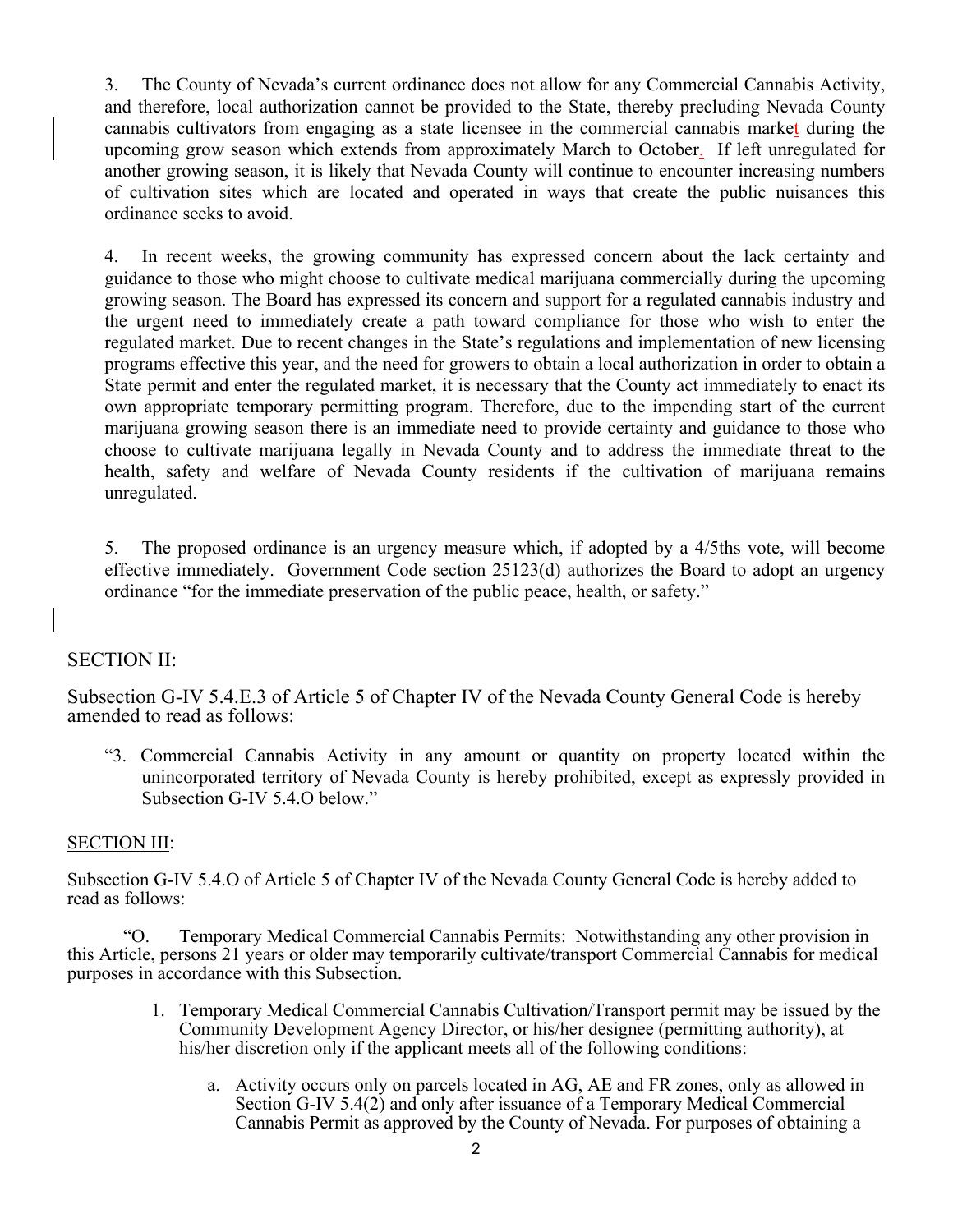temporary medical commercial cannabis permit, "mixed-light" grows must comply with all provisions related to Outdoor Cultivation.

- b. Transport by a Cultivator only of their own Marijuana off of their own cultivation site with a permit as approved by the local permitting authority and only as allowed under state law.
- c. Execution of Indemnification and Right of Entry forms as required by the permitting authority.
- d. Remain in compliance with all terms and conditions of a Temporary Medical Commercial Cannabis Permit issued in accordance with this Subsection.
- e. Cultivation under this Subsection shall comply with all other requirements for the Cultivation of Marijuana in this Article.
- f. Cultivation allowances under this subsection are not in addition to the maximum plant counts/square footage set forth in any other section in this Article.
- g. The validity of all temporary permits issued under this section are conditioned upon the applicant obtaining the appropriate valid license(s) from the State of California prior to commencement of any Commercial Cannabis Activity and maintaining said license at all times. Proof of a valid state license must be submitted to the permitting authority prior to commencement of any Commercial Cannabis Activity, and must be produced immediately upon the request of the Community Development Agency Director, or his/her designee(s), and/or Enforcing Officer.
- h. All Commercial Cultivation sites shall be inspected by the Community Development Agency Director, or his/her designee(s) within 30 days of the issuance of a temporary medical commercial cannabis permit and any time subsequently as deemed necessary by the Community Development Agency Director, or his/her designee(s), and/or Enforcing Officer to ensure continued compliance. Failure to allow access upon request by the Community Development Agency Director, or his/her designee(s), and/or Enforcing Officer may result in suspension and/or revocation of the temporary permit and reporting to the state licensing authorities as well as state, local and/or federal law enforcement agencies.
- i. Applicants must apply for permits to correct existing code violations on the Parcel prior to the issuance of a valid temporary permit and prior to the commencement of any Commercial Cannabis Activity. All existing code violations must be fully corrected within 60 days from the conditional issuance of the permits. This provision allowing for 60 days to correct existing code violations does not apply to new construction, to code violations which constitute health and safety violations, or to code violations which relate to the Commercial Cannabis Activity. Health and safety code violations and those violations relating to the Commercial Cannabis Activity must be fully corrected prior to the issuance of a valid temporary permit and prior to the commencement of any Commercial Cannabis Activity.
- j. Payment of all applicable fees. Fees are non-refundable regardless of whether a temporary permit is ultimately issued.
- 2. The Community Development Agency Director, or his/her designee(s) may set any and all necessary deadlines associated with applications for temporary permits under this section.
- 3. In addition to being subject to all other provisions of this Article, including all provisions relating to enforcement, a permittee's failure to comply with this Article and this Subsection may result in reports to the state licensing agencies, local, state and federal law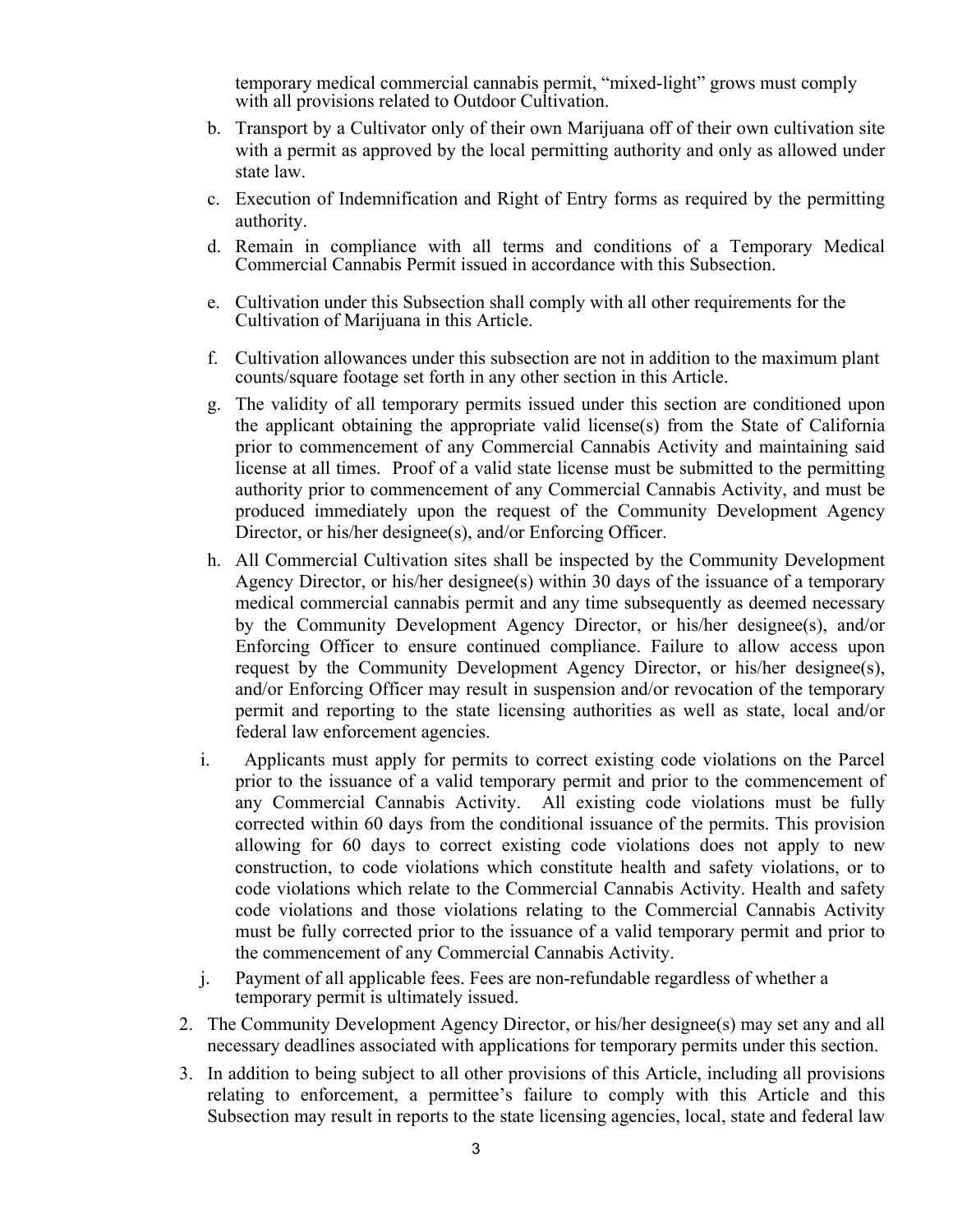enforcement and prosecuting authorities. Failure to comply with the terms of a temporary permit may result in denial of an application for any permanent permit for Commercial Cannabis Activity for a period of two (2) years and/or denial and/or withdrawal of local authorization.

- 4. All temporary medical commercial cannabis permits will expire automatically as of December 31, 2018 at which time all Commercial Cannabis Activity conducted pursuant to a temporary medical commercial cannabis permit must cease. Failure to cease such activity immediately upon expiration of the temporary permit will constitute a violation of this ordinance."
- 5. Issuance of a temporary permit to engage in Medical Commercial Cannabis Activity does not constitute "local authorization" for purposes of obtaining a permanent state license. The issuance of a temporary medical commercial cannabis permit under this Section does not guarantee, and has no bearing on, whether local authorization will be provided for purposes of obtaining a permanent state license to engage in commercial cannabis activities.
- 6. Temporary Medical Commercial Cannabis Activity permits and local authorization will only be issued for the equivalent state specialty cottage cultivation and distributor/transport only (self-distribution) licenses and only within the limits of this section.
- 7. Denial, suspension or revocation of permit: **There is no right to appeal the denial, suspension, or revocation of a temporary permit under this Section.**

The Community Development Agency Director, or his/her designee(s), may deny an application for a temporary medical commercial cannabis permit, or suspend or revoke a temporary permit, for any of the following reasons:

- (a) Discovery of untrue statements submitted on a temporary application.
- (b) Denial, revocation or suspension of any State license required to engage in Commercial Cannabis Activities.
- (c) Previous violation by the applicant, or violation by the permittee, of any provision of the Nevada County Code or State law, including any land use permit conditions associated with the permittee's business operations.
- (d) Conviction for any cannabis-related felony with enhancements or related to trafficking to minors within the past 10 years and/or reflects that the person is currently on parole or probation related to such a felony conviction. Conviction of a Class A felony, or a felony involving fraud, deceit or embezzlement within the past 10 years and/or reflects that the person is currently on parole or probation related to such a felony conviction.
- (e) Failure to meet any of the general eligibility requirements to obtain a permit as set forth by the Community Development Agency Director, or his/her designee.
- (f) Violation of, or the failure or inability to comply with, any of the restrictions or requirements for the issuance of a permit or conducting business operations as set forth in this Article, including any administrative rules or regulations promulgated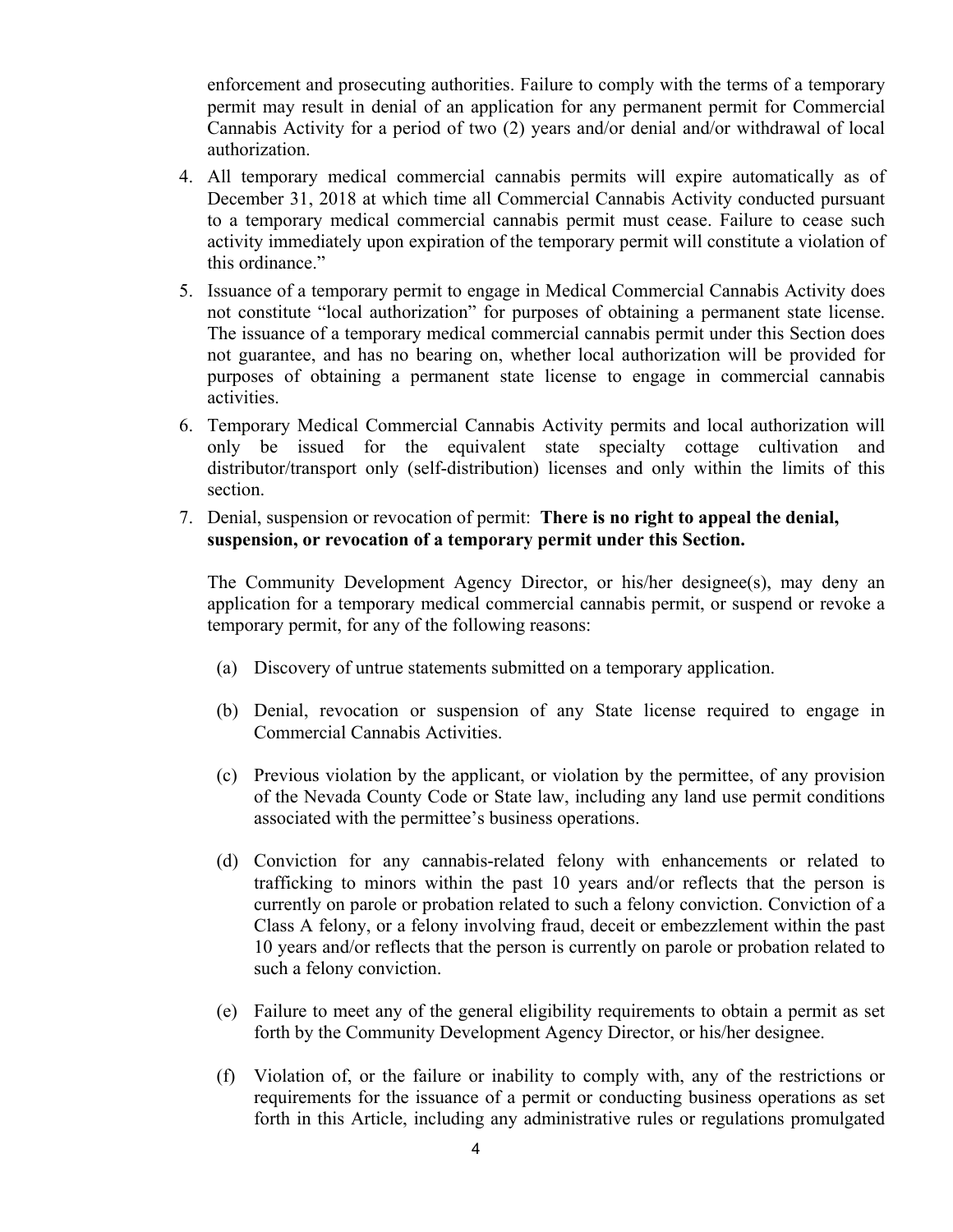by the Community Development Agency Director, or his/her designee(s), or any conditions associated with the issuance of the permit or any associated land use permit.

- (g) Violation of, or failure to comply with, any land use or other permit requirements associated with the permittee's Commercial Cannabis Activities, including but not limited to zoning, building, and agricultural permits as may be required for the activity and the operations site.
- (h) Violation of, or failure to comply with, any State or local law in conducting business operations, including any laws associated with the MAUCRSA.
- (i) Allowing any person under the age of 21 years of age to enter or work at a Cultivation site.
- (j) Failure to contain all irrigation run-off, fertilizer, pesticides, solid waste, and contaminants on-site.
- (k) Failure to allow unannounced or scheduled inspections of the premises and business operations by, or failure to provide business logs and/or records related to the business, to the Community Development Agency Director, or his/her designee(s), Building Official, Fire Marshal, or Enforcing Officer at any time, without notice.
- (l) Failure to timely pay any local, State, or federal taxes associated with or required by the permittee's cannabis business activities, including any taxes required to be paid under the Nevada County Code, as may be amended.
- (m) Creation or maintenance of a public nuisance.
- (n) Conviction of a criminal offense subsequent to the issuance of a temporary medical commercial cannabis permit that would justify denial of a license.
- (o) Failure to post and maintain at the Cultivation site, in a prominent location a copy of the local permit issued pursuant to this section and a copy of any State license(s) required for the activity.
- (p) Intentional or negligent diversion of cannabis to persons under 21 years of age, or failure to secure and safeguard cannabis from minors.
- (q) Must not have any active code cases involving the property on which Commercial Cannabis Activities will occur.

#### SECTION IV:

The County finds that this Ordinance is not subject to the California Environmental Quality Act (CEQA) pursuant to Sections  $15060(c)(2)$  (the activity will not result in a direct or reasonably foreseeable indirect physical change in the environment) and  $15061(b)(3)$  (there is no possibility the activity in question may have a significant effect on the environment). In addition to the foregoing general exemptions, the following categorical exemptions apply: Sections 15301 (permitting, leasing and minor alterations to existing facilities), 15303 (construction and location of new, small